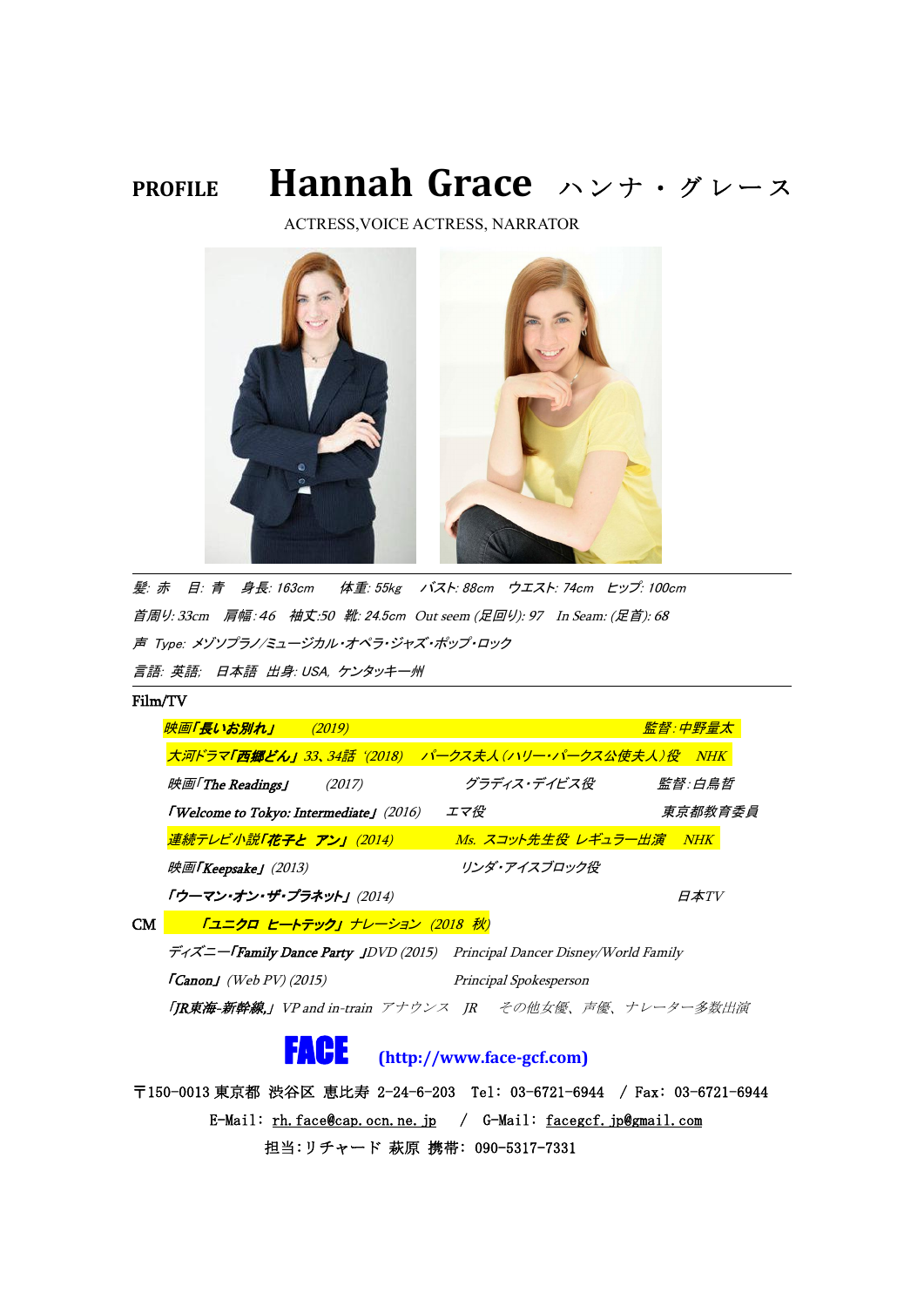### Voice Acting/Narration//Documentary

| Japan's Energy Shift                                         | <b>NHK BS Japan Special:</b> |
|--------------------------------------------------------------|------------------------------|
| Documentary Yayoi Kusuma: The Unstoppable Polka Dot Princess | <b>NHK</b>                   |
| Memorable Mountains: Mt Odaigahara                           | <b>NHK</b>                   |
| <b>Special: Computer Revolution</b>                          | <b>NHK</b>                   |
| <b>Exploring World Heritage on DVD</b>                       | <b>NHK</b>                   |
| "The Challenge of Myanmar' Woman Soccer Team                 | <b>NHK WORLD</b>             |
| Documentary: The Nonfiction                                  | FujiTV                       |
| apan Food Quest:                                             | <b>JIBTV</b>                 |
| <b>JICA VP</b>                                               |                              |
| 3-in-One House Share: Drama Trailer VO                       | <b>NTV</b>                   |
| Queen of Recipes : TV Trailer VO                             | <b>NTV</b>                   |

#### Voice Acting/Dubbing/Character voices

NHK Pre Kiso Eigo-"Sushi Town!" Anime- Akami, Ama, Tobiko, Captain

World Family Club, voices for video and live events- Characters Zippy, Pom Pom, Joey

NHK Sugowaza- Nobuko Ikeda, Mei Soejima, NHK Sports Japan, NHK Close Up, NHK Wisdom,

NHK March to Recovery, NHK Hometown Stories, NHK World Go Kitchen Go!

Gretel's Oven

## Other Educational

TOEIC

Tom and Jerry English Picture Dictionary- Jerry

Disney's Winnie the Pooh and Co. Primary English, Collections 1-3

The Japan Times Editorials 2015, January to June

## Promotional

Ajinomoto- Facility Exhibit and tour, Narration for all video presentations and guides, as well as English audio guide, Toyobo VP -Principal Narrator,

Panasonic- Cloud Compatible Smart Appliances VP, Unicharm- CM, Uniqlo- Airism CM

Aquabeads- American and UK CM, Whipple - American and UK CM, Enefarm-VP

JR Railways-VP, JR Maglev Shinkansen-VP and in-train announcement

Sodick LIM Molding Machine VP, Sodick V-line Method Injection Molding Machine VP

Sodick Compression Injection Molding Machine VP, House Wellness Ukon no Chikara VP

House Wellness Corporation VP, I'ROM Group "Linking People with New Drugs" VP

Hirakawa Corporation "Air Goooose Comforter" VP, Toyota- Lexus VP

Takagi- Compact Hose Real VP, Medical Care Service Company Inc VP

Tamada Industries VP, IBM VP, Sony Vision Exchange VP. Asukanet ASKA 3D-Plate VP

**Hannah Grace (http://www.face-gcf.com)**